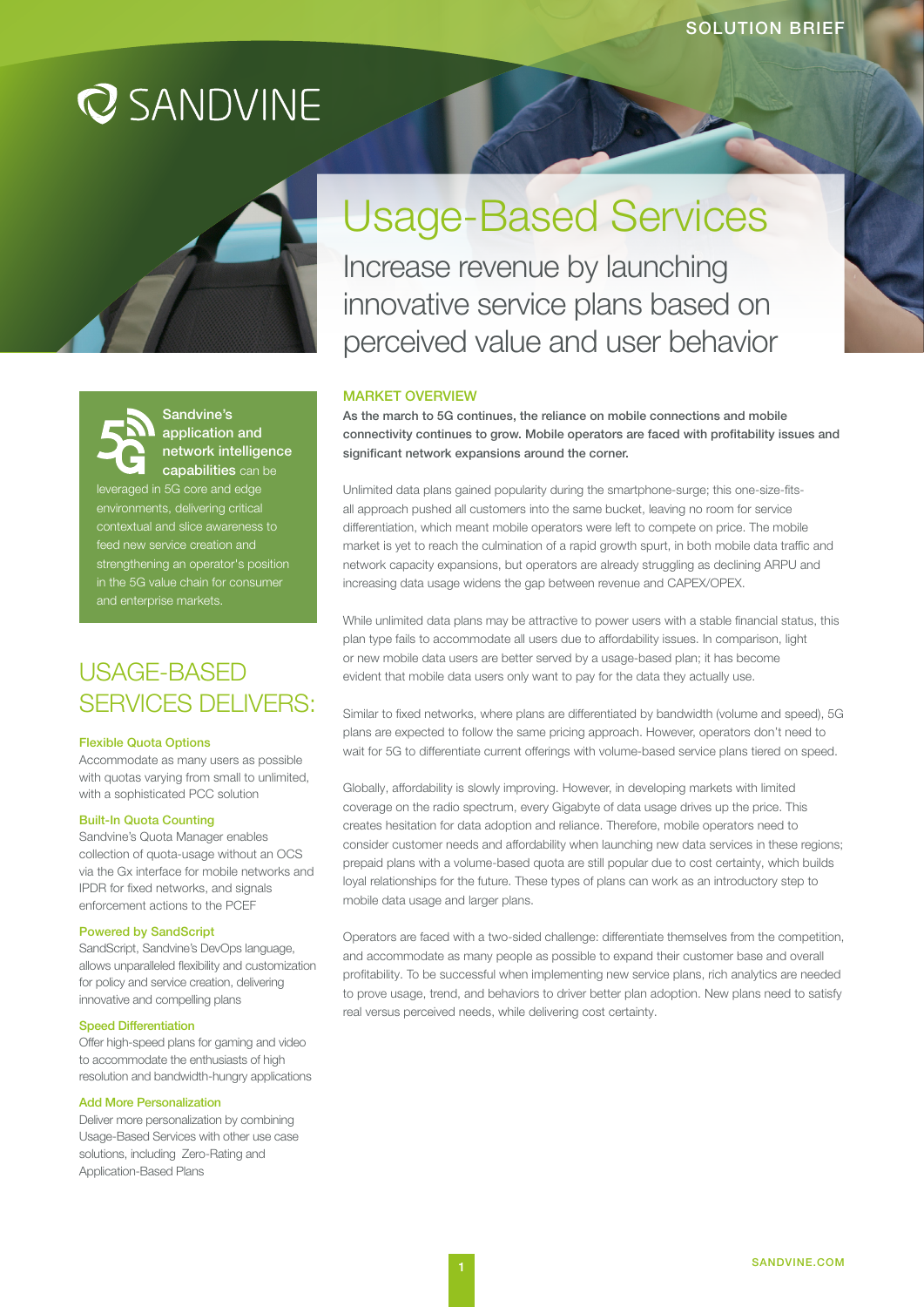

Bring more value to your subscribers while building satisfaction and loyalty

# SOLUTION OVERVIEW

Usage-Based Services is the foundation of the next generation of service plans. Operators can leverage additional Revenue Generation use cases to deliver even more value to their users through other differentiated services for a price that the market will bear.

With Usage-Based Services, operators can offer volume- or time-based quotas with fair usage policies to manage traffic in constrained networks. This approach accommodates as many subscribers as possible while building on subscriber satisfaction and loyalty. In developing markets where affordability is slowly improving and many mobile users still hesitate to use their data, Usage-Based Services can serve as a springboard for the future plans and needs in these markets.

With the next generation of service plans being introduced, subscribers can get a taste of what is coming in 5G. With the IoT taking the stage, operators need to be able to offer plans all over the spectra, from small amounts of volume to really big buckets or even unlimited volume depending on the IoT device. At the same time, the new era of plans and devices come with an ensured delivery time of the data across the network, so the high availability and ultra-low latency that has been promised is achievable.



#### LIMITLESS SERVICE CREATIVITY WITH ADVANCED OPTIONS

Usage-Based Services can be deployed with a third-party Policy and Charging Control (PCC) solution or with Sandvine's Quota Manager. When deployed with Quota Manager, a number of advanced options can be monetized to bring more value to subscribers, increase ARPU, and even help utilize network resources more efficiently.

With Quota Manager, operators can enjoy the industry's lowest total cost of ownership for implementing innovative service plans. Advanced options can be added to both pre-paid and post-paid plans to accommodate as many subscribers as possible while offering limitless service creativity:

- **Speed Tiers:** By implementing plans with differentiated speeds, operators can offer up to unlimited bandwidth for part of the billing period or the whole quota allowance, even on unlimited plans.
- **Speed Pass:** In combination with speed tiers, operators can improve ARPU by offering their subscribers to top-up their plans with additional speed passes.
- **Data Rollover:** Operators can build loyal relationships with subscribers by letting them transfer the data they do not use and add it to the next billing period or longer.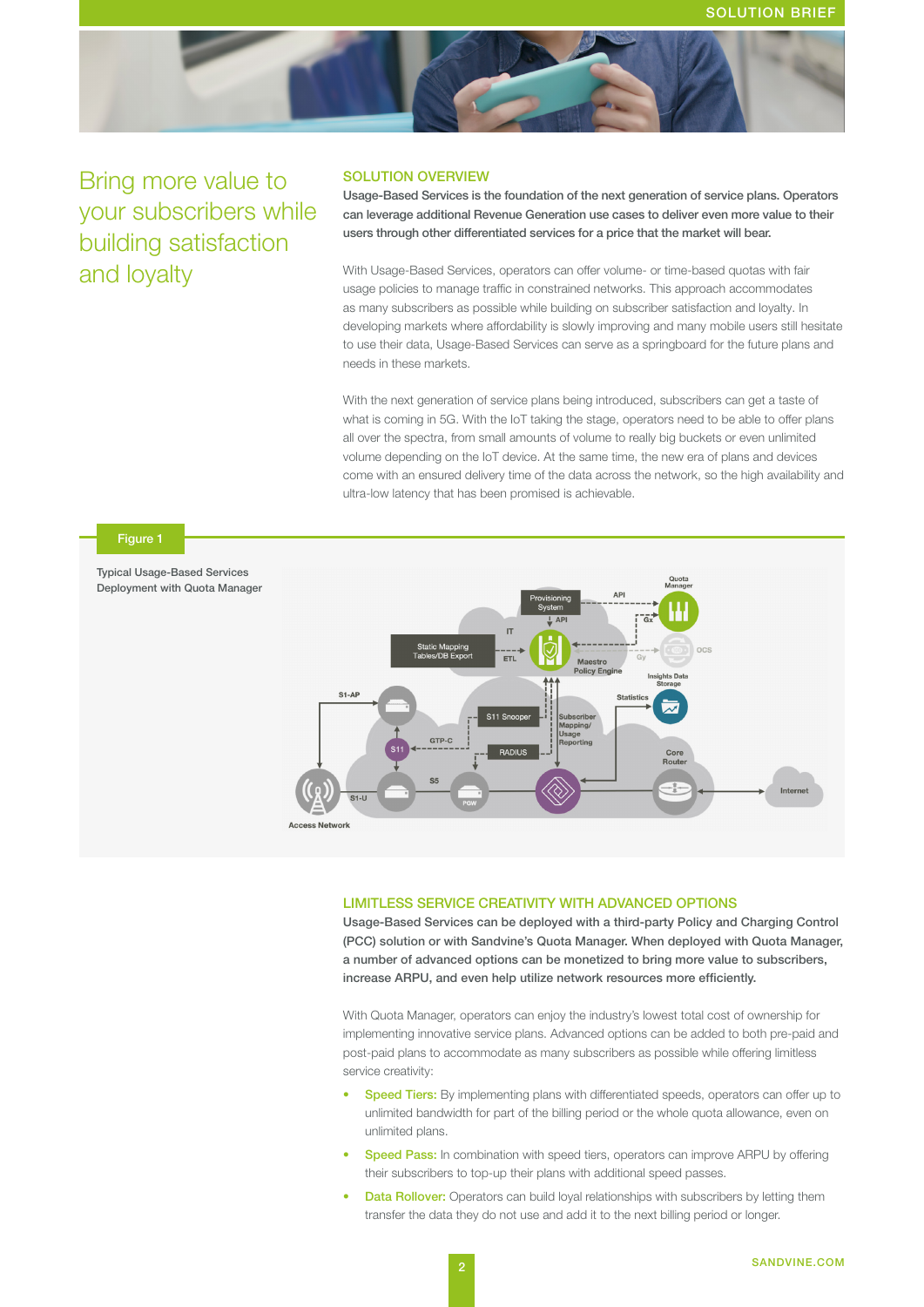

# Enable flexible creation of service plans with Quota Manager

- Roaming Plan: With compelling roaming offerings, operators can target travelers and businesses with valuable plans to increase ARPU.
- Time-of-Day and Calendar Promotions: At certain times of the day or days of the month, operators can offer lower price/GB to give customers more value and utilize existing network capacity when there is low usage overall.
- **Daily Data Pass:** This offers a daily data pass for a flat fee: subscribers who have used their monthly allowance can choose to buy more the day they need the data.
- **Bolt-Ons:** These allow operators to offer the customer the ability to buy more data as needed.

| <b>Operator Plans</b> | <b>Fixed</b>                                                                                                                                                                                                                                   | <b>Mobile</b>                                                                                                                                                                                   |
|-----------------------|------------------------------------------------------------------------------------------------------------------------------------------------------------------------------------------------------------------------------------------------|-------------------------------------------------------------------------------------------------------------------------------------------------------------------------------------------------|
|                       | <b>GAME ON!</b><br>200GB at 50Mbps                                                                                                                                                                                                             | <b>STREAM MORE</b><br>50GB at 20Mbps                                                                                                                                                            |
| Volume                | <b>200GB</b>                                                                                                                                                                                                                                   | <b>50GB</b>                                                                                                                                                                                     |
| <b>Speed</b>          | 50Mbps                                                                                                                                                                                                                                         | 20Mbps                                                                                                                                                                                          |
| Calls                 | <b>Unlimited</b> domestic calls,<br>\$0.25 per minute for<br>international calls                                                                                                                                                               | <b>Unlimited</b> domestic calls.<br>\$0.25 per minute for<br>international calls                                                                                                                |
| <b>Text</b>           | 300 FREE SMS/Month                                                                                                                                                                                                                             | 300 FREE SMS/Month                                                                                                                                                                              |
| <b>About</b>          | With 50Mbps, you can enjoy gaming in the<br>highest resolution, cloud gaming, and 4K<br>video streaming for 50GB per month.<br>If you exceed your quota, a<br>speed- or data-pass can be purchased<br>directly in your<br>operator application | With 20Mbps, you can enjoy gaming and 4K<br>video streaming for 50GB per month. If you<br>exceed your quota, a speed- or data-pass<br>can be purchased directly in your operator<br>application |
| <b>Extras</b>         | <b>Night Owl</b><br>Between 10pm and 10am, usage is free of<br>charge. Video is limited to 720p for all users                                                                                                                                  | <b>Free Weekends</b><br>From 9pm Friday to 11am Sunday, usage is<br>free of charge. Video is limited to 720p for<br>all users                                                                   |

### Sandvine's Usage-Based Services Key Capabilities:

#### Quota Manager

Sandvine's Quota Manager enables flexible creation of service plans using standard Gx to perform real-time usage metering functions, entitlement, quality of service functions, and notifications for bill shock avoidance. By deploying a complete solution without the need to integrate with an OCS, operators not only save money but also time and network resources, since the architecture is simplified.

# Configuration with just a few clicks

With Quota Manager's ServiceDesigner, new plans and features are only a few clicks away. Sandvine's configurator tool allows operators to create service logic for new services, boltons, and configure or add features easily, without the need of learning new languages or coding to add new plans, top-ups, and bolt-ons.